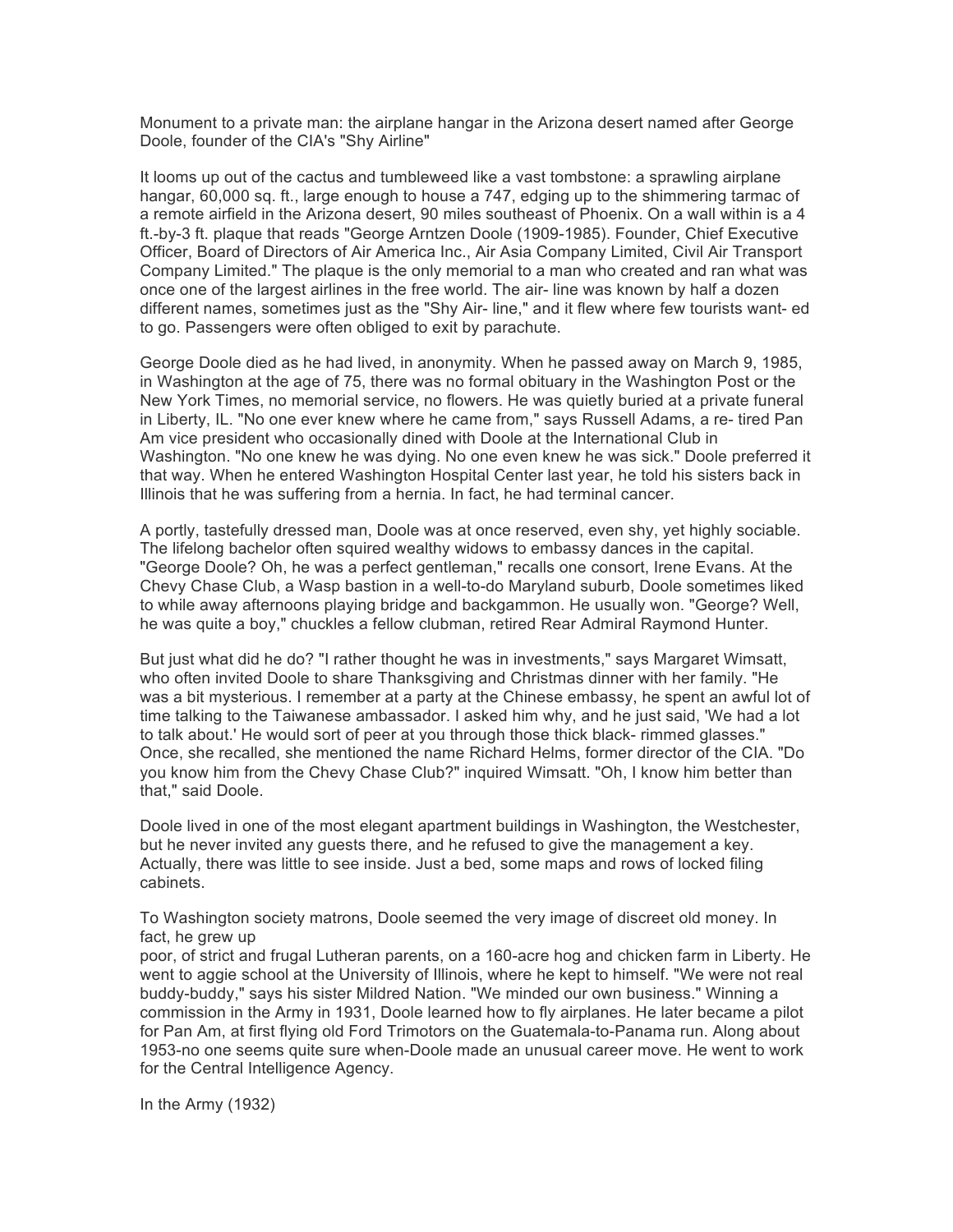Officially, the CIA says it has no record that Doole ever worked there, but among old agency hands, he is a legend. Operating out of a small, nondescript office on Connecticut Avenue, he founded and ran a far-flung network of airlines that the agency used to carry out its covert operations all over the world. Owned by a holding company, the Pacific Corp., that was itself a CIA front, Doole's empire included Air America, Civil Air Transport, Southern Air Transport, Air Asia and dozens of small puddle-jumper lines. Together, at their peak in the mid '60s, these CIA "proprietaries" added up to an airline that was almost the size of TWA, employing nearly 20,000 people (as many as the CIA itself) and operating some 200 planes. Even the CIA was not sure just how many. Asked by then Deputy Director Helms to account for all the planes in Doole's regime, a staffer spent three months on the project before confessing that he could never be more than 90% certain. The problem, explained the exasperated staffer, was that Doole was forever leasing planes between his shell corporations and changing their markings and tail numbers.

Traveling around the world, orchestrating his vast air armada, Doole kept his airplanes busy. Under the cover of legitimate freight and charter services, Doole's airlines supplied a 30,000 man secret army in the mountains of Laos for a ten-year war against the Pathet Lao, dropped scores of agents into Red China, and helped stage an unsuccessful revolt in Indonesia. Not surprisingly, all this flying about aroused curiosity. In 1970 a New York Times reporter asked Doole if Air America had any connection with the CIA. "If 'someone out there' is behind all this," Doole airily replied, "we don't know about it."

Doole's pilots, who flew in and out of tiny jungle fields in abysmal weather and sometimes under enemy fire, were a raffish lot. They referred to the CIA as "the customer," the ammunition they dropped as "hard rice" and being under heavy fire as "sporty." Brushes with death were described as "fascinating." To be "absolutely fascinated" meant scared witless.

Doole would appear from time to time at CIA bases from Vientiane to Panama City, but he stayed aloof from the pilots, many of whom regarded him as a bit of a snob. "I never saw the man without a tie on," scoffs one. Doole played bridge, flew airplanes and did business deals the same way: slowly and deliberately. "The Chinese liked to negotiate with him," recalls a former CIA official. "He was polite; he never showed any excitement. But he was tough."

When the extent of the CIA's covert operations was revealed by newspaper exposés and congressional hearings in the early '70s, the agency was forced to dismantle Doole's huge aerial empire and sell off the various planes and airfields. It was done at a profit; the agency turned over \$20 million to the U.S. Treasury. Doole also did well by himself. Though he earned a government salary as a CIA employee, he augmented his income by investing, shrewdly, in the stock market. His estate when he died was worth "several million dollars," according to a sister.

In 1971 Doole retired from the CIA. Formally, that is. He kept his hand in the aviation business as a director of Evergreen International Aviation, a company that refits and charters airplanes. Though Evergreen bought Intermountain Aviation, one of Doole's CIA "proprietaries," in 1975, the company insists that it has had nothing further to do with the agency. Perhaps. But when the dying Shah of Iran wanted to fly from Panama to Egypt in 1980, he flew on a chartered Evergreen DC-8. Doole arranged the charter.

The airfield in the Arizona desert where Evergreen opened its huge hangar last year, the George A. Doole Aviation Center, was once owned by the CIA. Today Evergreen workmen repair and refit commercial airliners from Pan Am, American and Emery Air Freight. It all seems perfectly ordinary and unexceptional, rather like the George Doole who enjoyed playing bridge at the Chevy Chase Club and dancing with wealthy widows. There is probably